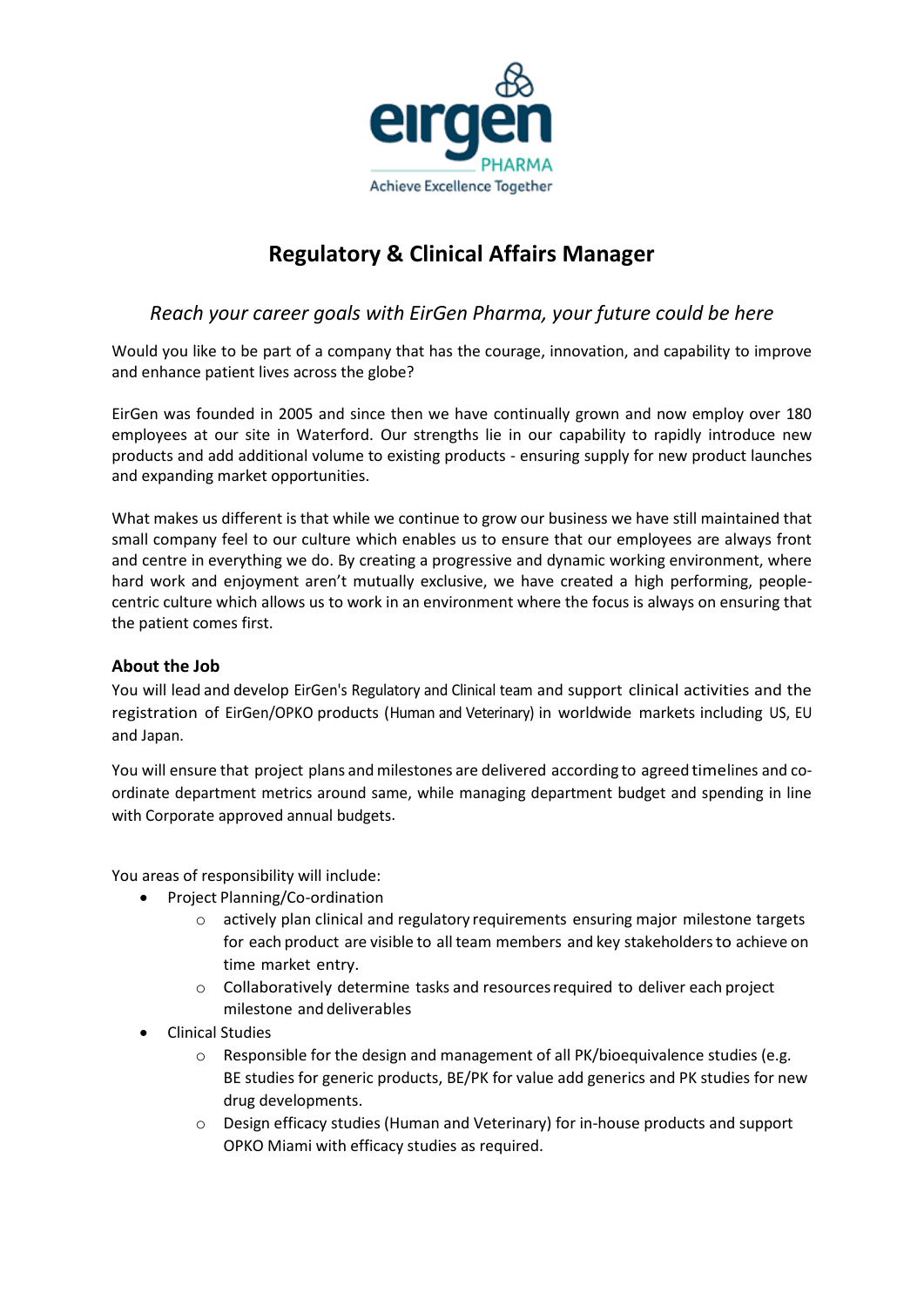

#### Achieve Excellence Together

- o Responsibility for activities associated with the clinical trials including Regulatory approvals and IMP management.
- o Act as company representative when liaising with clinical experts for such clinical studies.
- o Support Business Development from a technical perspective as appropriate
- $\circ$  Together with the Business development Lead, ensure that all medical affairs enquires and support for customer marketing teams is delivered as appropriate.
- Patent management and regulatory strategies
	- o Support the innovation team within EirGen with regulatory and clinical expertise, patent reviews and regulatory strategies as required.
	- o Maintain the EirGen's patent estate quarterly reports and support the corporate patent office with requests.
- Regulatory Compliance
	- Oversee license maintenance support to customers, EirGen's Regulatory agents and internal departments within EirGen as per commercial individual agreements.
- Licensing Activities
	- $\circ$  Manage licensing activities for existing Marketing Authorisation applications in Europe, US, Japan, Canada and various markets Worldwide
- Dossier preparation
	- o Manage dossier preparations module(s) 1-5 where appropriate for submissionsto EirGen/OPKO target markets, including liaison with OPKO Miami, R&I, QC and Production as well as external experts where required.
- Strategic planning
	- <sup>o</sup> Strategic planning of regulatory and clinical activities in target markets for EirGen's products
- Leadership
	- $\circ$  Coaching/mentoring-support members of team with problem solving and skills development to aid learning and early problem resolution
	- $\circ$  Assist with recruitment of team members in line with resource requirements on to job specification
	- o Manage regulatory affairs budget and cost centre activities in line with overall budget and individual project budgets

# **About you**

You have strong technical expertise and a proven track record as a proactive and collaborative leader at management level. Ideally you have 7yrs regulatory and/or clinical affairs experience, some of it managing people and you are qualified to a minimum of primary degree in a scientific discipline such as Chemistry, Pharmacy or Pharmacology.

You possess knowledge of cGCP and cGMP in pharmaceutical manufacturing, are familiar with EU and US Clinical trial legalization with significant experience of regulatory approval processes for pharmaceutical products globally. You have technical knowledge of the analytical/ formulation development of pharmaceutical Products (e.g. solid oral dosage forms) as well as the ability to